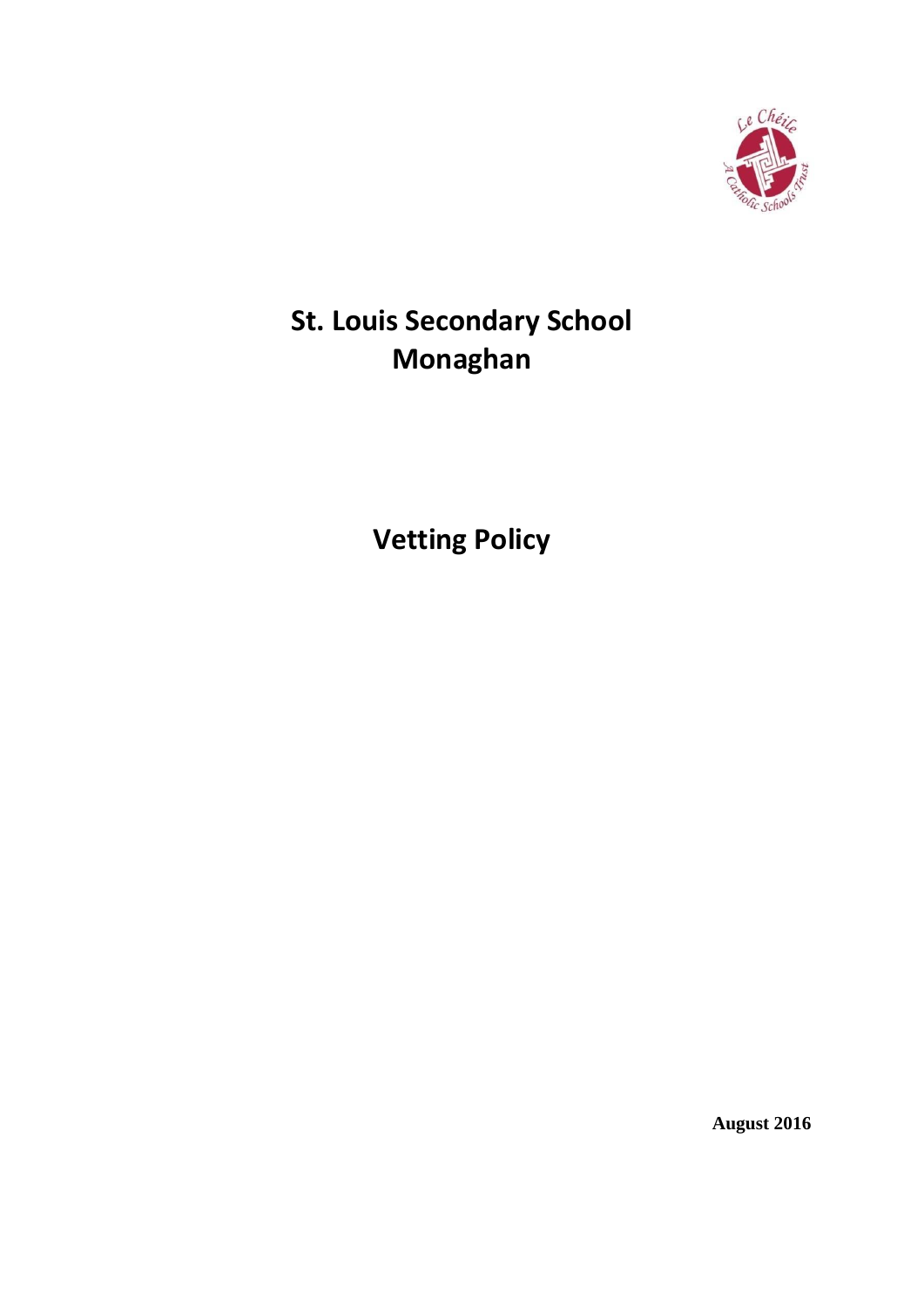| <b>Presented:</b>           |           |          |
|-----------------------------|-----------|----------|
| <b>Staff</b>                | 29.8.2016 |          |
| <b>Parents' Association</b> |           |          |
| <b>Coiste</b>               |           |          |
| <b>Board of Management</b>  |           | ratified |
| <b>Policy adopted</b>       |           |          |
| <b>Policy reviewed</b>      |           |          |
| Date for review             |           |          |
|                             |           |          |

(as necessary and particularly to comply with any relevant legislative changes)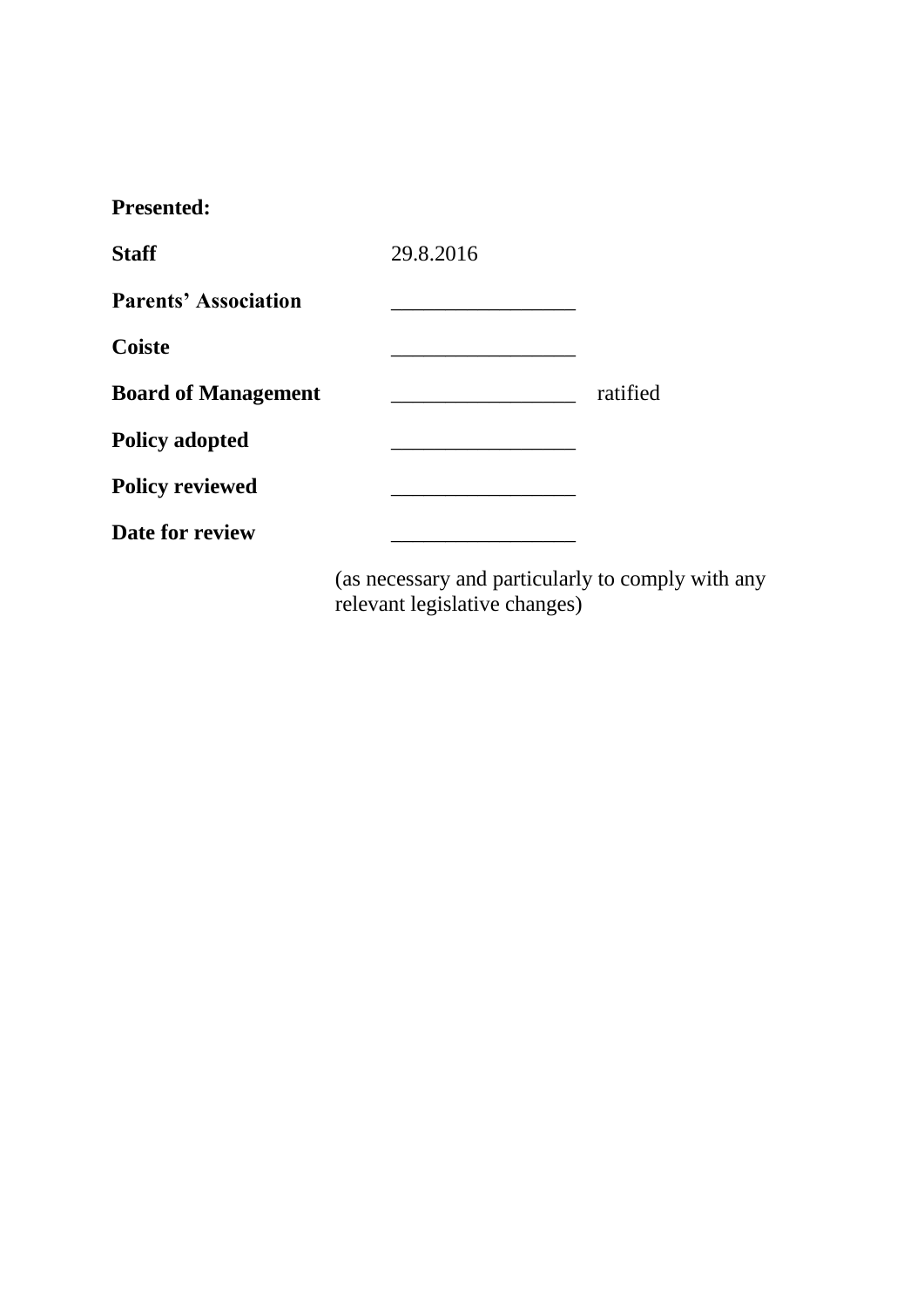In the context of the school's Mission Statement and of its commitment to the care and protection of its students and of all who work in the school, the Board of Management has adopted the policy set out hereunder to govern its application of vetting as part of its recruitment practice.

The policy has been framed in compliance with:

- DES circular letter 31/2016
- The Child Protection Procedures for Primary and Post Primary Schools (DES 2011)
- The National Vetting Bureau (Children and Vulnerable Persons) Act 2012 as amended by the Criminal Justice (Spent Convictions and Certain Disclosures) Act 2016
- The Data Protection Acts 1988 and 2003
- Employment Equality Acts 1998 and 2004
- Equal Status Act 2000
- Industrial Relations Act 1990

## **Goals**:

- To ensure that the school is a safe and secure environment
- To ensure that vetting of school personnel is carried out to the highest standards of good practice, in compliance with all legal and ethical obligations and in an open, transparent and just manner.
- To ensure that all applicants for vetting are assured that the highest standards of confidentiality are observed.

## **The Policy:**

The Principal will be designated as the contact person who will be responsible for the implementation of this policy and for liaising with the liaison person in JMB.

The Principal will conduct the process on behalf of the school in conjunction with the Teaching Council, the Joint Managerial Body (JMB) and with the Vetting Bureau.

**The Vetting Act, section 12 requires a school authority to obtain a vetting disclosure from the Vetting Bureau prior to employment of, contracting of, permitting or placement of a person to undertake relevant work or activities with children or vulnerable persons. This applies to all appointments of any duration including full-time, part-time and substitute positions. It is a criminal offence, other than in certain limited circumstances, for a school authority to commence the employment of an employee without first obtaining a vetting disclosure from the Bureau in respect of that person.**

**Exemptions -** a school is not required to obtain a vetting disclosure from the Bureau:

a) For existing employees under employment contracts or existing arrangements in place prior to 29 April 2016.

b) Prior to re-employing a substitute or casual employee who was previously employed by the school prior to 29 April 2016.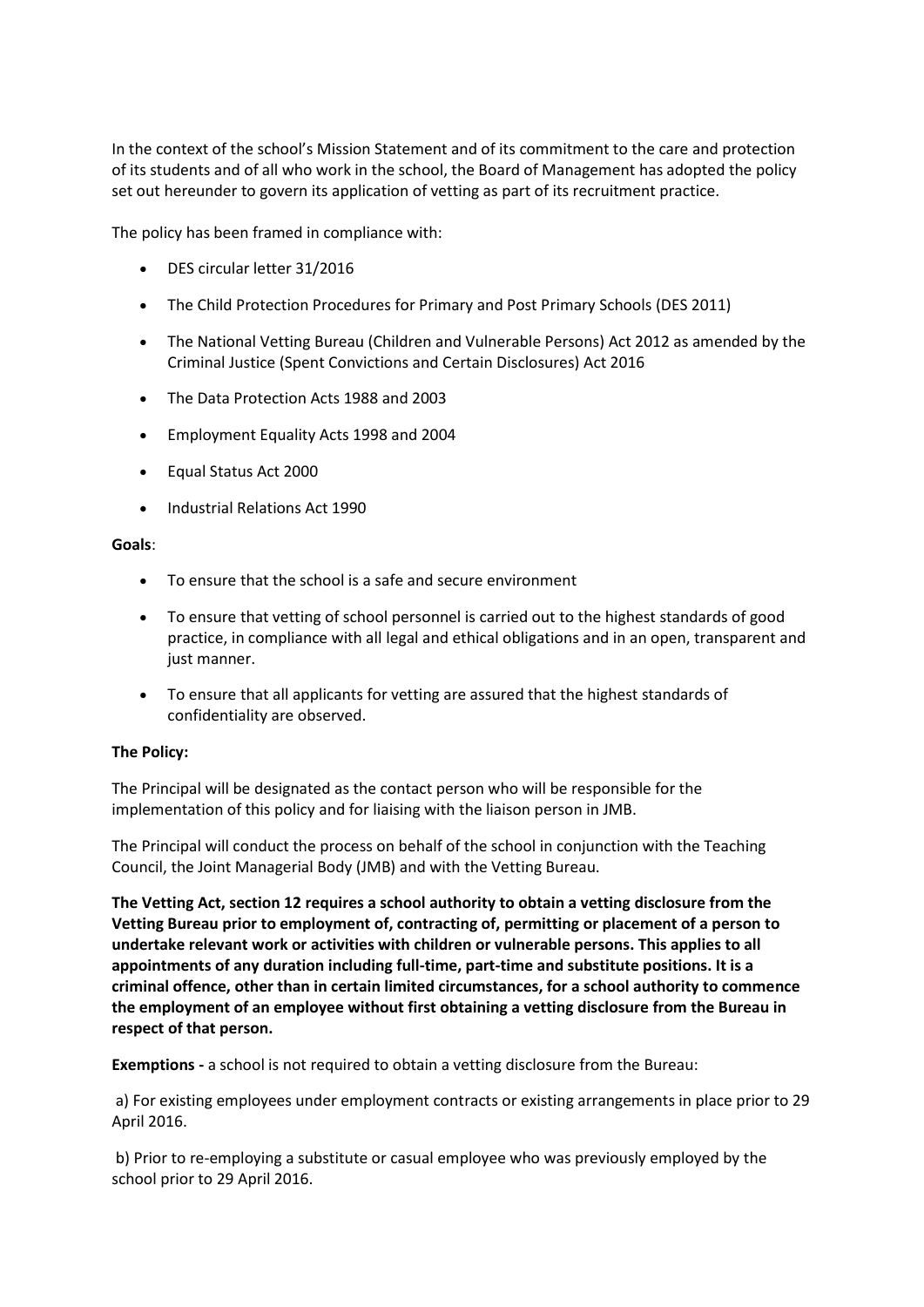c) If the school has received a copy of the Teaching Council vetting letter prior to 29 April 2016 even though the employment commences after that date.

d) In the case of recurring employment where the initial employment occurred after 29 April 2016 and a vetting disclosure was obtained from the Bureau.

e) In the case of the employment of, or entering into a contract for services with, a person on behalf of the State Examinations Commission (SEC) - locally appointed superintendents of special centres, aural examinations, and practical examinations etc. (Nonetheless, JMB advises that such recruitment is carried out in a prudent manner and that, where possible, all such personnel are vetted. If vetting is not feasible such persons should provide a Statutory Declaration and Form of Undertaking.)

#### **Non-employees – contractors, volunteers, coaches etc.**

Vetting requirements in respect of non-employees occur where a school authority:

(a) Enters into a contract for services that constitute relevant work or activities or

(b) Permits any person to undertake relevant work or activities on the school's behalf, whether or not for commercial or any other consideration or

(c) Places or makes arrangements for the placement of any person in work experience or activities that involves participation in relevant work or activities. (e.g. work experience)

**Exemptions -** the school is not required to obtain a vetting disclosure prior to commencing the contract, permission or placement in the following circumstances-

a) Unpaid volunteers who assist on an occasional basis provided such assistance does not involve the coaching, mentoring, counselling, teaching or training of children or vulnerable persons

b) Casual or part-time, recurring but non-continuous relevant work or activities where

i. The initial contract/permission/ placement was entered into prior to 29 April 2016.

ii. Where the initial contract/permission/ placement occurred after 29 April 2016 and a vetting disclosure from the Bureau was received in respect of that initial contract/ permission/placement. In such a case, there is no requirement to obtain a vetting disclosure from the Bureau prior to contracting, permitting or placing that person in subsequent casual or part-time, recurring but noncontinuous relevant work or activities.

c) Where vetting information (such as a GCVU disclosure) in respect of the contract/ permission/placement in question was requested and received by the school authority prior to 29 April 2016 but the contract/permission/placement in question is not entered into or doesn't commence until after 29 April 2016.

#### **Recruitment**

Thorough recruitment procedures must always be followed and are an essential element of child protection practice. Vetting does not take the place of recruitment procedures but is to be used as part of those procedures.

Best practice in checking references and previous employment history is essential.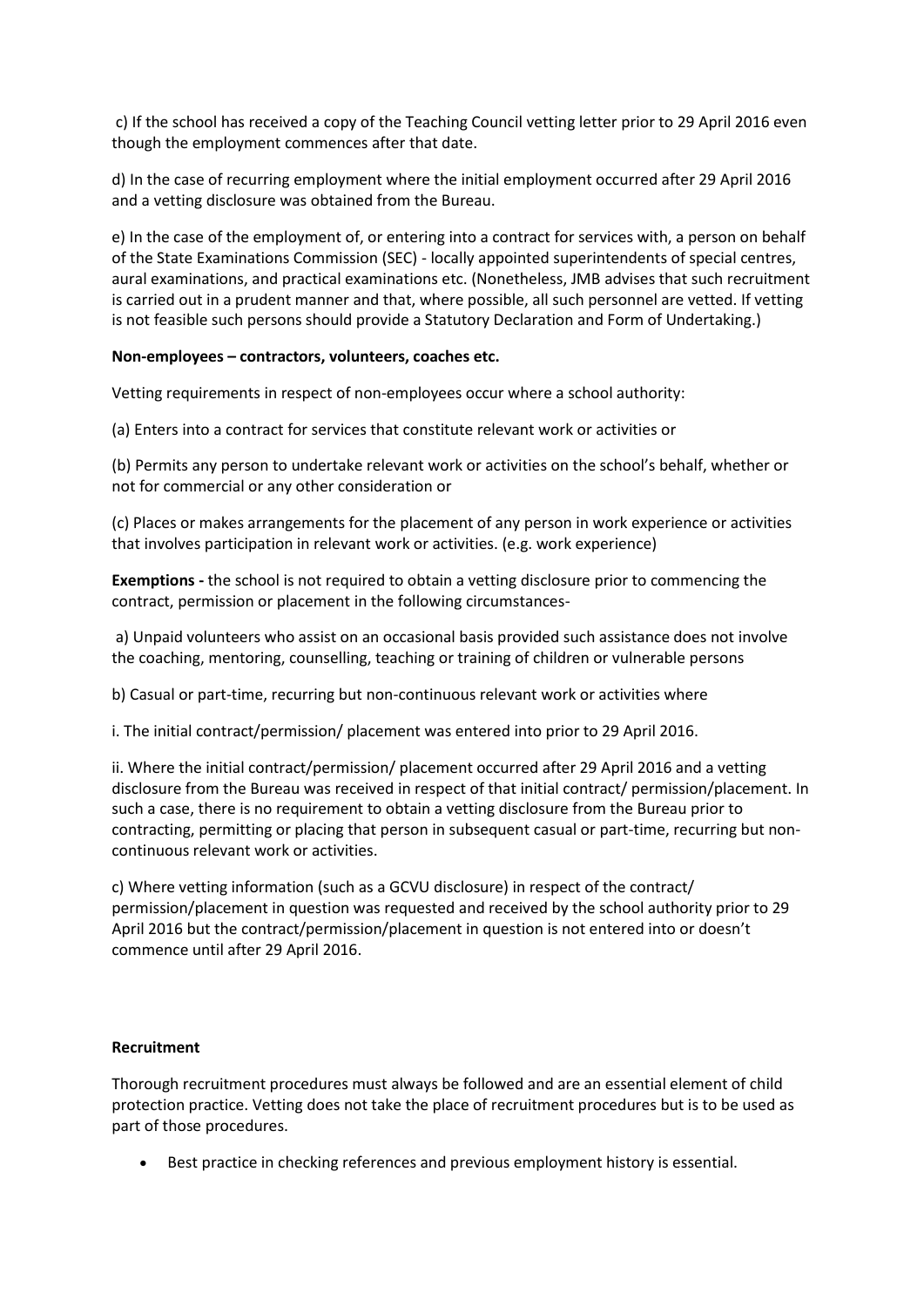- A number of questions concerning child protection will be asked of job applicants.
- The school will give job applicants a leaflet setting out its recruitment policies and procedures, with particular reference to its recruitment practice with regard to child protection. This leaflet will alert applicants to the child protection-related questions which they will be asked to answer in writing. (See appendix 1)

#### **Procedures for all categories:**

- Prospective employees must confirm in writing that their appointment is subject to the satisfactory outcome of vetting.
- At the completion of the selection process, when the preferred candidate has been selected, the candidate must, if he or she is a qualified teacher, apply to the Teaching Council to be vetted. If the candidate has already been vetted by the Vetting Bureau, he or she must enable the principal to access the vetting disclosure online so that it can be downloaded and assessed. All others must complete a Vetting Bureau Application Form and submit it to JMB.
- Failure to complete the Vetting Application Form will disqualify the candidate and no offer of employment can be made to him or her.
- The provision of inaccurate information on the Vetting Application Form, such as an inaccurate date of birth or address, may disqualify.
- Failure to disclose a conviction will disqualify.
- A Statutory Declaration and a Form of Undertaking must be signed by all those appointed to teaching and non-teaching posts of any duration.
- Where a person changes employment from one school to another the Statutory Declaration is valid if made in the same or previous calendar year.
- A statement confirming that he/she has read and understood the school's Child Protection Policy must be signed by the candidate.

## **Teaching Personnel:**

- Persons being appointed must be vetted prior to appointment to any teaching position, regardless of the duration of the appointment.
- Where the teacher to be appointed is a registered teacher or has applied to be registered, vetting is carried out through the Teaching Council. The teacher must enable the school authority to access the vetting disclosure.
	- (a) The school will download the vetting disclosure in respect of the teacher and
	- (b) Retain a copy for its records

## **IT DOES NOT FOLLOW THAT VETTING DEEMED SATISFACTORY FOR TEACHING COUNCIL PURPOSES WILL, IN ALL CASES, BE SATISFACTORY FOR EMPLOYMENT PURPOSES. IT IS THE BOARD'S VETTING POLICY ONLY THAT WILL DETERMINE THIS.**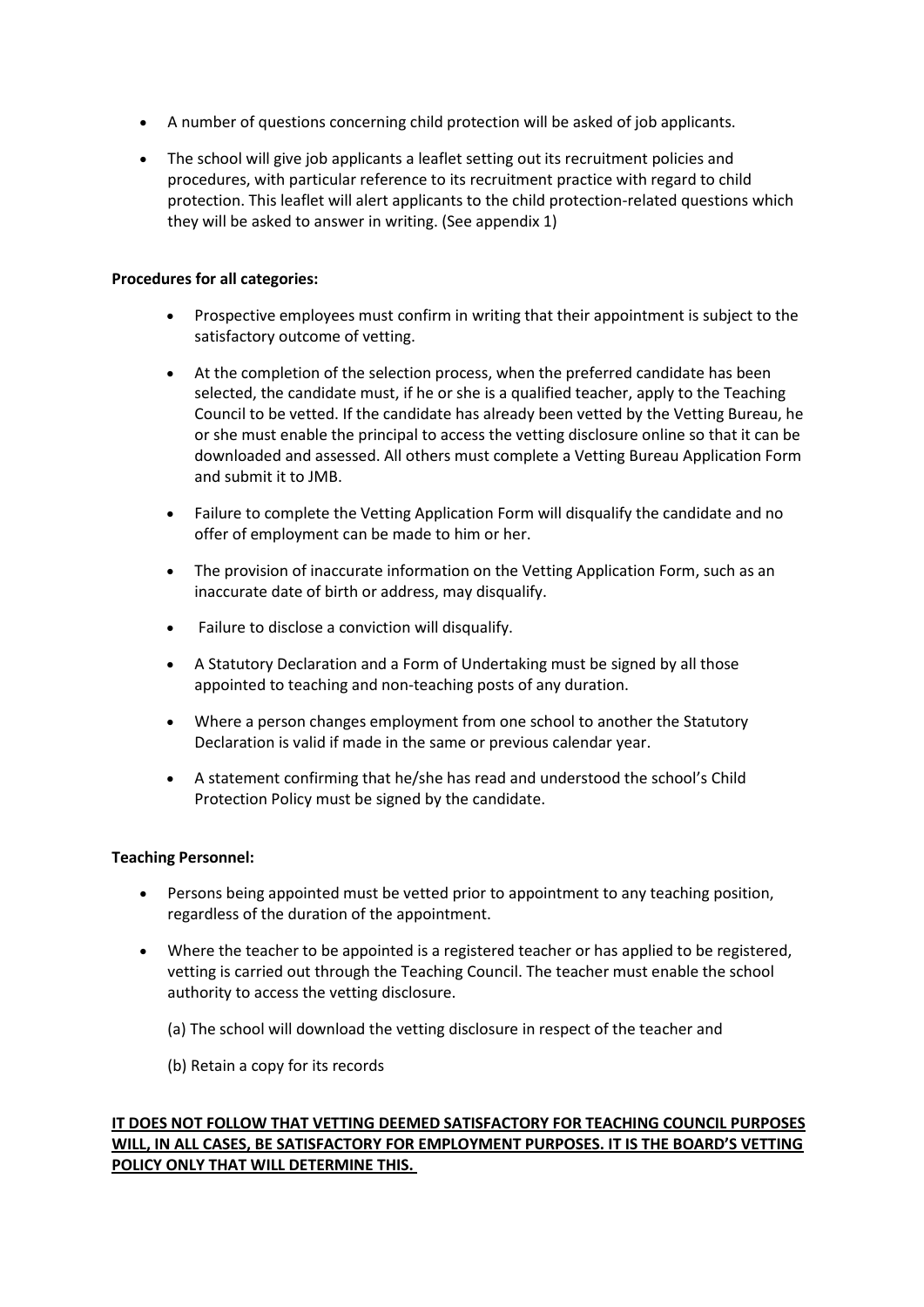The Teaching Council's determination as to whether a particular vetting outcome is satisfactory for its purposes is made within the statutory framework within which the Teaching Council works. It is possible that an outcome which meets the Teaching Council's requirements might not be acceptable to the school's board of management for employment purposes.

## **Non-Teaching Personnel**

• Vetting for all non-teaching personnel is carried out through JMB as above.

## **Other Appointees (volunteers, coaches, etc)**

- The Principal will meet with and interview all volunteers, coaches, trainers, etc. who may be involved in relevant work or activities in the school from time to time.
- The Board will have persons in this category vetted through JMB prior to their engagement by the school. However, it is permissible for two or more organisations to agree in writing that one organisation will have the person vetted, e.g. the school could agree with the GAA that the GAA will have the person vetted. In any case, the school must see the vetting disclosure from the Vetting Bureau, whether this has been processed by the school through JMB or by the organisation with which the school has entered into a written agreement.

## **Student Teachers**

• Student teachers must be vetted through JMB unless they have been vetted by the Vetting Bureau (post 29 April 2016) through their college and they furnish to the school the disclosure from the Vetting Bureau to enable the school to determine if the disclosure amounts to satisfactory vetting in terms of the school's vetting policy.

## **Students and Work Experience**

- Where a student is participating in Work Experience which requires that the student be vetted, a completed Vetting Application Form, downloadable from jmb.ie, should be submitted to JMB.
- Persons not yet 16 years old cannot be vetted.
- Where the student is 16 or 17 years old on the date on which the vetting application form is signed and dated, the application must be accompanied by the Parent/Guardian Consent Form available on the JMB website.
- Vetting may be conducted in respect of students over 18 years of age on her written authorisation where required for an individual participating in work experience.

## **The School's Duty of Care to Students going on Work Experience**

- Students going on work experience should be well prepared by the school to cope with potentially difficult situations. They should be assured of school support in such instances.
- Safety of students should be discussed with employers before placements begin.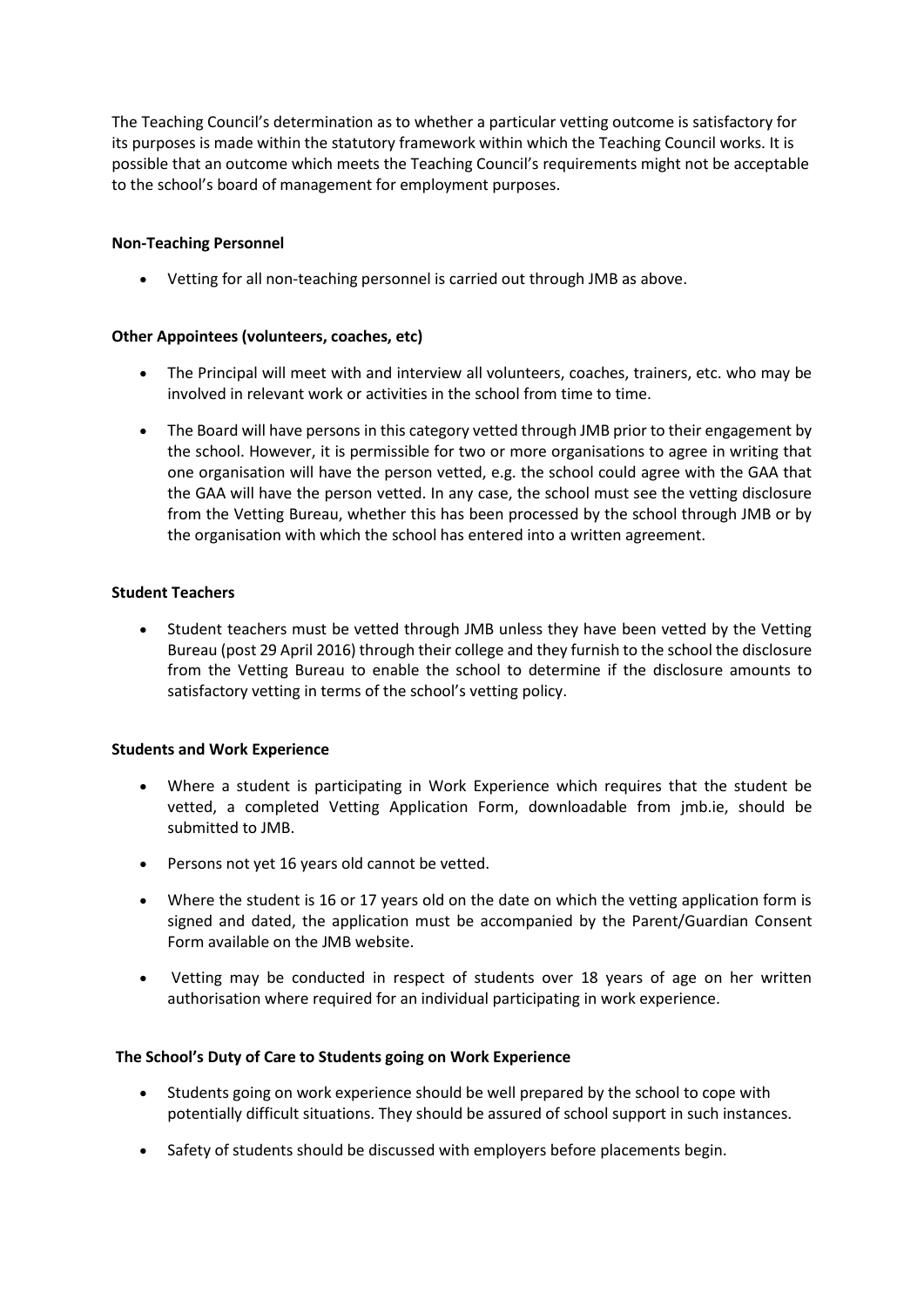## **Disclosures**

The attached schedule sets out those offences or categories of offences which will disqualify candidates.

It should be noted that a disclosure from the Vetting Bureau may also include "specified information". "**Specified information**" or "soft information" in relation to a person who is the subject of an application for a vetting disclosure means information other than criminal convictions held by An Garda Síochána that leads to a bona-fide belief that a person poses a threat to children or vulnerable persons. The Act states that 'Where a member of staff of the Bureau considers there is

specified information relating to a person who is the subject of an application for vetting disclosure, he or she shall refer the matter to the Chief Bureau Officer for assessment and determination under *section 15* as to whether the information concerned should be disclosed. (3) The Chief Bureau Officer shall assess the application for vetting disclosure and the specified information relating to the person who is the subject of that application but he or she shall not make a determination that that information concerned should be disclosed unless— (*a*) he or she reasonably believes that that information is of such a nature as to give rise to a *bona fide* concern that the person concerned may—

(i) harm any child or vulnerable person,

(ii) cause any child or vulnerable person to be harmed,

(iii) put any child or vulnerable person at risk of harm,

(iv) attempt to harm any child or vulnerable person, or

(v) incite another person to harm any child or vulnerable

person,

and

(*b*) he or she is satisfied that its disclosure is necessary, proportionate and reasonable in the circumstances for the protection of children or vulnerable persons or both, as the case may be.

**Because of the nature of "specified information" and the requirements in the Act, including an appeal process available to the vetting applicant before "specified information" can be disclosed, the Board of Management will determine whether a vetting applicant whose disclosure from the Bureau includes "specified information" is a suitable person to be employed in the school. In such a case the vetting applicant will be afforded an opportunity to make representations to the Board of Management before the Board comes to a decision on the matter.**

The following schedule also sets out other offences or categories of offences which may disqualify. In deciding whether a particular conviction renders a candidate unsuitable for appointment, the school will have regard to:

- the nature of the offence and its possible relevance to the post;
- the age of the offence (offences many years in the past may be less relevant than more recent offences);
- the frequency of the offence (a series of offences will give more cause for concern than an isolated minor conviction).
- Offences which are not sexual or violent in nature or drug related offences of a minor nature committed before the age of 18 will be judged in the light of the age of the applicant at the time of the offence.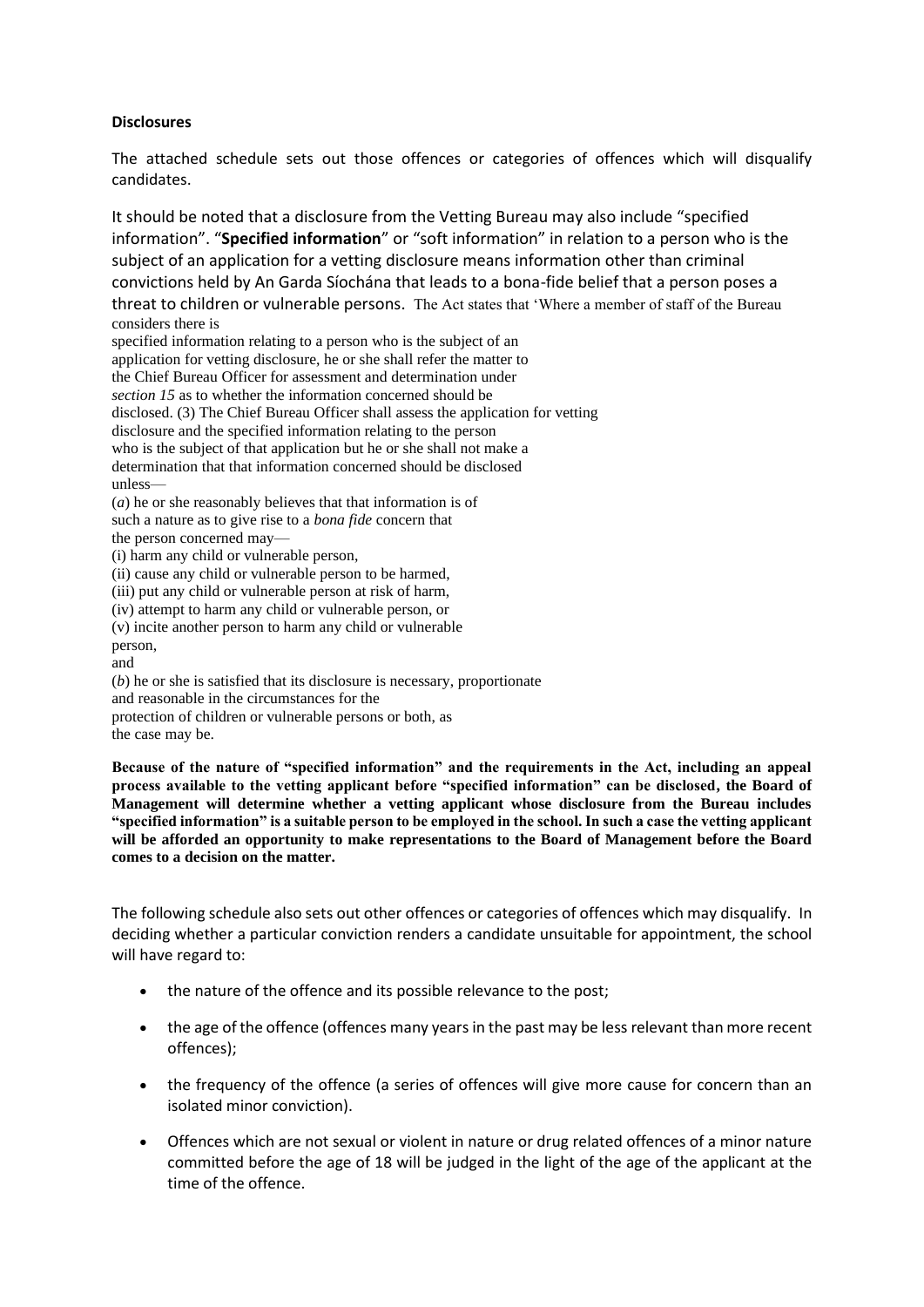- Where the vetting process discloses pending prosecutions or unsuccessful prosecutions, such prosecutions will be assessed in the light of the nature, age and frequency of the alleged offence(s) and of the age of the candidate at the time of the alleged offences.
- Statutory vetting will, in addition to a check for criminal records, include a check for any relevant "soft information". "Soft information" referred to as "specified information" in the Vetting Act, is information other than criminal convictions held by An Garda Síochána that leads to a bona-fide belief that a person poses a threat to children or vulnerable persons.

The Principal will meet the applicant in person and in privacy. The applicant will be informed of the nature of the disclosure and will be given an opportunity to respond to it.

The Principal is authorised by the Board to determine if the outcome of the vetting of a candidate has been satisfactory or not, the determination being made in accordance with this policy. Should the Principal deem it necessary, she may consult the Chairperson of the Board of Management before reaching a decision.

The only circumstance in which a disclosure of convictions or prosecutions would be made known to the Board of Management would be where the applicant consents that they be consulted.

A copy of the vetting disclosure document will be given to the applicant.

**The Eight Rules of Data Protection** will be strictly observed by the school.

The rules are:

I.Gather and process information fairly

II.Keep it only for one or more specified, explicit and lawful purposes

III.Use and disclose it only in ways compatible with these purposes

IV.Keep data safe and secure

V.Keep data accurate and up-to-date

VI.Ensure that it is adequate, relevant and not excessive

VII.Retain it no longer than is necessary for the purpose or purposes

VIII.Give a copy to the individual, on request

## **Implementation:**

This policy will be effective from the date of adoption by the Board of Management. The school's Vetting Policy will be made available to candidates for employment, paid or unpaid. It will be included on the school's Job Application Form(s), such that the candidate's signature on that form confirms that he/she is aware of the school's policy on vetting and accepts the school's policy that satisfactory vetting is an essential requirement for appointment to a post in the school. By signing the Vetting Application Form, the job applicant authorises the Principal to receive disclosure of the outcome of vetting and to have regard to it in determining if the candidate may be appointed to the post.

**Policy Review:**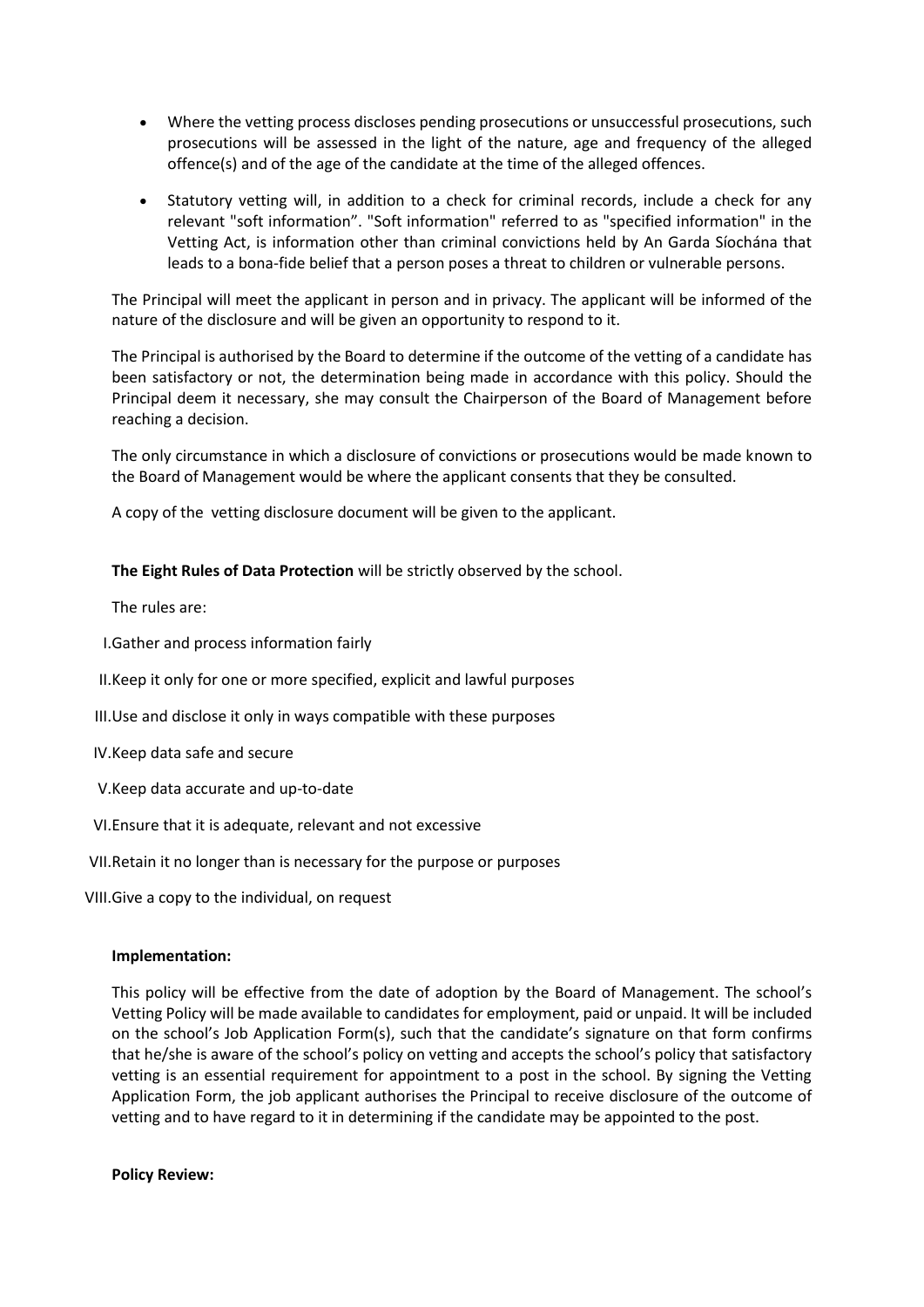This policy will be reviewed as necessary and particularly to comply with any relevant legislative changes.

Policy adopted by the Board of Management

Signed: \_\_\_\_\_\_\_\_\_\_\_\_\_\_\_\_\_\_\_\_\_\_\_\_\_\_\_\_\_

Chairperson, Board of Management

Date:

The following schedule sets out those offences or categories of offence which will disqualify candidates. It also sets out other offences or categories of offence which may disqualify. In deciding whether a particular conviction renders a candidate unsuitable for appointment, the school will have regard to:

• the nature of the offence and its possible relevance to the post;

• the age of the offence (offences many years in the past may be less relevant than more recent offences);

• the frequency of the offence (a series of offences will give more cause for concern than an isolated minor conviction).

• offences which are not sexual or violent in nature or drug related offences of a minor nature committed before the age of 18 will be judged in the light of the age of the applicant at the time of the offence.

• Where the vetting process discloses pending prosecutions or unsuccessful prosecutions or 'specified information' as defined in the Vetting Act, such disclosures will be assessed in the light of the nature, age and frequency of the alleged offence(s) and of the age of the candidate.

| Category/Type of<br><b>Offence</b> | Automatic disqualification<br>from employment | May or may not<br>disqualify | May be<br>acceptable |
|------------------------------------|-----------------------------------------------|------------------------------|----------------------|
| Homicide                           | Murder                                        | Manslaughter                 |                      |
| Sexual offences                    | Rape                                          |                              |                      |
|                                    | Rape under section 4                          |                              |                      |
|                                    | Unlawful carnal knowledge                     |                              |                      |
|                                    | Aggravated sexual assault                     |                              |                      |
|                                    | Sexual assault                                |                              |                      |
|                                    | Sexual offences (other)                       |                              |                      |
| Assault                            | False imprisonment                            | Assault (minor)              |                      |
|                                    | Abduction                                     | Assault (other)              |                      |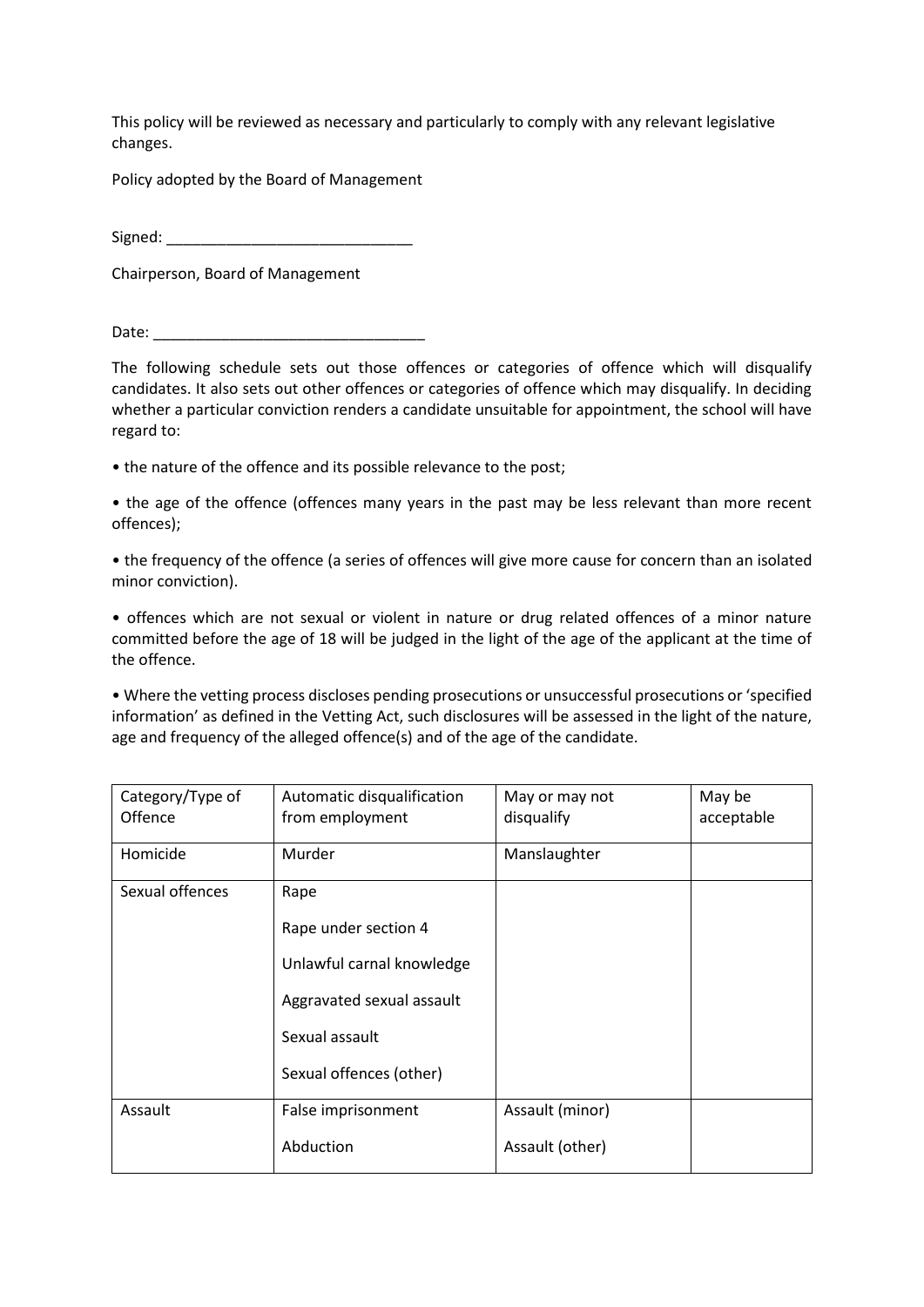| Theft/<br>Burglary/Robbery | Assault causing harm<br>Non-fatal offences against<br>the person including threats<br>to kill, syringe attacks,<br>endangering traffic<br>Aggravated burglary | Theft from person<br>Theft (other)<br><b>Burglary</b>                                                                                                                                                       |                                                                                                |
|----------------------------|---------------------------------------------------------------------------------------------------------------------------------------------------------------|-------------------------------------------------------------------------------------------------------------------------------------------------------------------------------------------------------------|------------------------------------------------------------------------------------------------|
|                            |                                                                                                                                                               | Robbery of<br>establishment/<br>cash/goods<br>Robbery from person                                                                                                                                           |                                                                                                |
| <b>Criminal Damage</b>     | Arson                                                                                                                                                         | Criminal damage                                                                                                                                                                                             |                                                                                                |
| <b>Drugs</b>               | Possession of drugs for sale<br>or supply                                                                                                                     | Simple possession                                                                                                                                                                                           |                                                                                                |
| Firearms                   | Possession of firearms<br>Discharge of firearm<br>Possession of offensive<br>weapon                                                                           |                                                                                                                                                                                                             |                                                                                                |
| <b>Traffic</b>             |                                                                                                                                                               | Intoxicated driving a<br>vehicle Intoxicated in<br>charge of a vehicle<br>Unauthorised taking of<br>a vehicle<br>Dangerous driving<br>causing<br>death<br>Hit and run (leaving the<br>scene of an accident) | Speeding<br>Dangerous<br>driving<br>Careless<br>driving<br>General road<br>traffic<br>offences |
| Public Order<br>Offences   |                                                                                                                                                               | Drunkenness offences                                                                                                                                                                                        |                                                                                                |
| Fraud offences             |                                                                                                                                                               | Fraud offences                                                                                                                                                                                              |                                                                                                |
| <b>Explosives Offences</b> | <b>Explosives offences</b>                                                                                                                                    |                                                                                                                                                                                                             |                                                                                                |
| Money laundering           | Money laundering                                                                                                                                              |                                                                                                                                                                                                             |                                                                                                |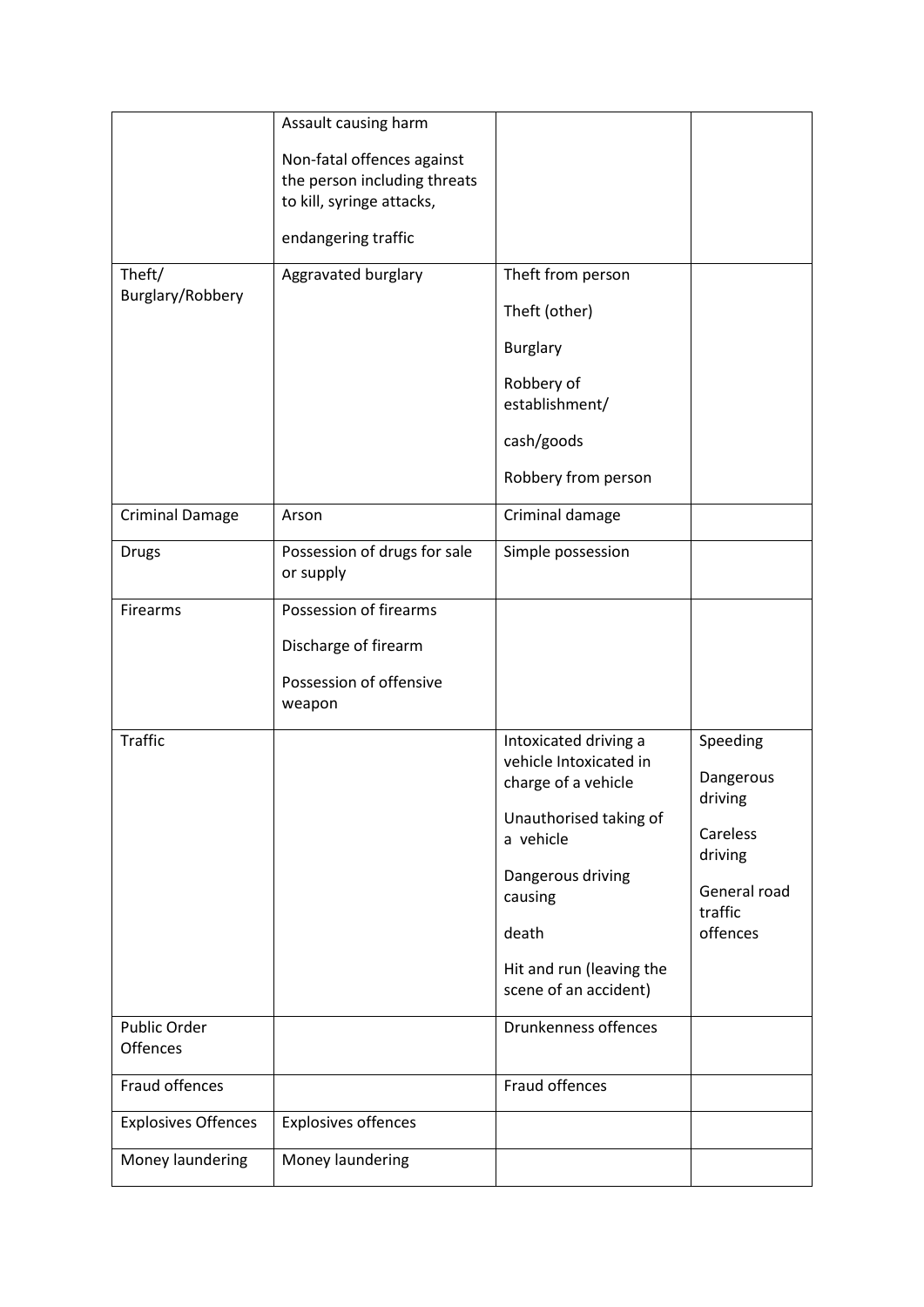| Trafficking of illegal<br>immigrants | Trafficking of illegal<br>immigrants |  |
|--------------------------------------|--------------------------------------|--|
| <b>Terrorist Offences</b>            | Terrorist offences                   |  |





## **St. Louis Secondary School Monaghan**

## APPENDIX 1 – Recruitment Process and Child Protection

#### **Information Leaflet:**

The school thanks you for your interest in applying for the position of …………………………………………... in the school. I enclose a standard application form which I would ask you to complete and return to the school before the stated closing date for applications.

This school owes a duty of care to its pupils. The school has a duty to satisfy itself that no person employed by the school poses a threat to pupils or staff. The school must therefore make certain enquiries of all applicants for employment in the school, and these enquiries will include both:

- a. Questions to each applicant at interview (see below) and
- b. Enquiries with previous employer(s), and the National Vetting Bureau.

The questions which you will be asked at interview and also invited to answer in writing may include the following:

- Where have you been residing during the previous five years?
- Were you ever the subject of an inquiry by Tusla/ the HSE concerning a child welfare matter?
- Were you ever the subject of a garda criminal investigation arising from a complaint of child abuse?
- Were you the subject of any allegation of criminal conduct or wrongdoing towards a minor?

● Are you aware of any material circumstance in respect of your own conduct which touched/touches on the welfare of a minor?

Please note that it is a fundamental term of your employment that you make appropriate full disclosure in respect of the questions outlined above, and a fundamental term will be included in any future contract of employment to this effect.